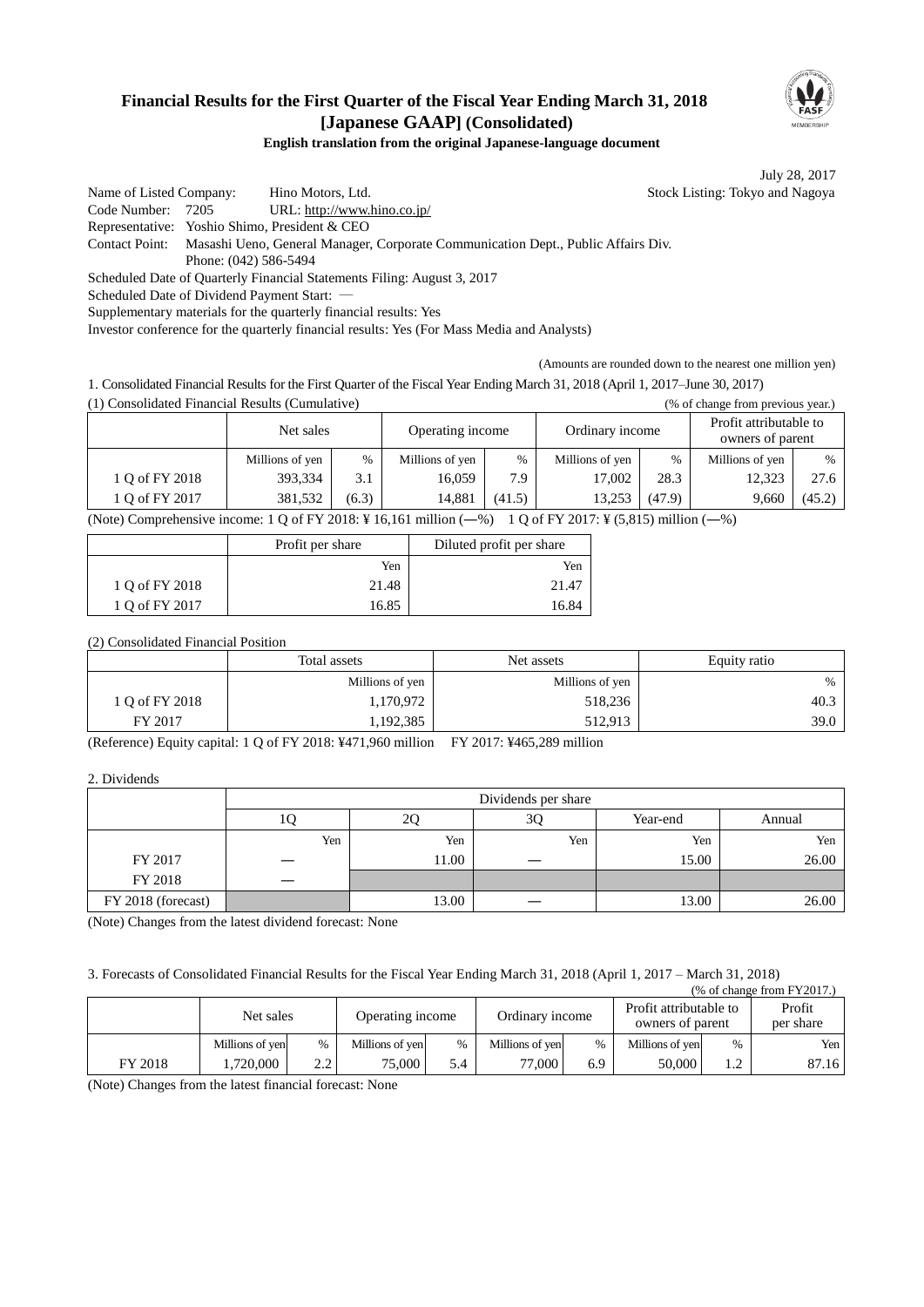\*Notes

- (1) Changes in significant subsidiaries (changes of specified subsidiaries resulting in changes in scope of consolidation) during the current term: None
- (2) Application of the accounting procedures for producing quarterly consolidated financial statements: None

(3) Changes in accounting policies, accounting estimates and restatements:

| 1) Changes in accounting policies due to revisions of accounting standards: None |      |
|----------------------------------------------------------------------------------|------|
| 2) Changes in accounting policies due to reasons other than above 1):            | None |
| 3) Changes in accounting estimates:                                              | None |

- 4) Restatements: None
- (4) Number of outstanding shares (common stock)
- 1) Number of outstanding shares (including treasury stock) at end of term
- 2) Number of treasury stock at end of term

| 1 Q of FY 2018 | 574,580,850 shares | FY 2017        | 574,580,850 shares |
|----------------|--------------------|----------------|--------------------|
| 1 Q of FY 2018 | 866,163 shares     | FY 2017        | 903,739 shares     |
| 1 Q of FY 2018 | 573,698,859 shares | 1 Q of FY 2017 | 573,421,056 shares |

3) Average number of shares (quarterly consolidated cumulative period)

\*Summary of financial results is out of scope of audit.

\*Statement regarding the proper use of financial forecasts and other remarks

 Descriptions regarding the future, including the financial projections contained in this report, are based on certain assumptions currently available to the Company, which are, at the discretion of the Company, deemed reasonable, and the Company gives no guarantees that it will achieve these results. In addition, actual financial results may significantly vary due to various factors.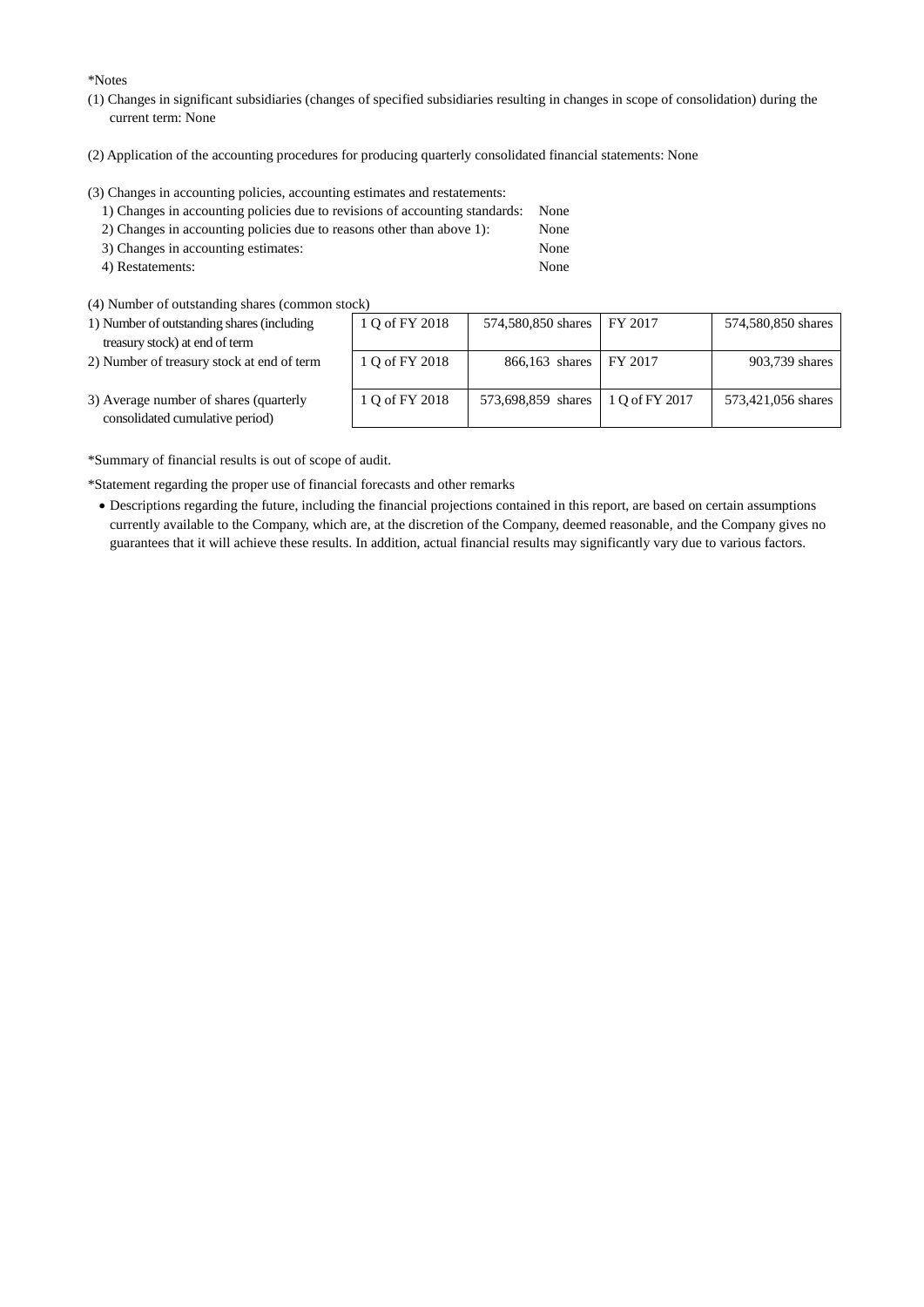## Appendix

## Table of contents of the appendix

| (2) Quarterly Consolidated Statements of Income and Quarterly Consolidated Statements of Comprehensive |
|--------------------------------------------------------------------------------------------------------|
| Income                                                                                                 |
| [Quarterly Consolidated Statements of Income]                                                          |
|                                                                                                        |
| [Quarterly Consolidated Statements of Comprehensive Income]                                            |
|                                                                                                        |
|                                                                                                        |
|                                                                                                        |
|                                                                                                        |
|                                                                                                        |
|                                                                                                        |
|                                                                                                        |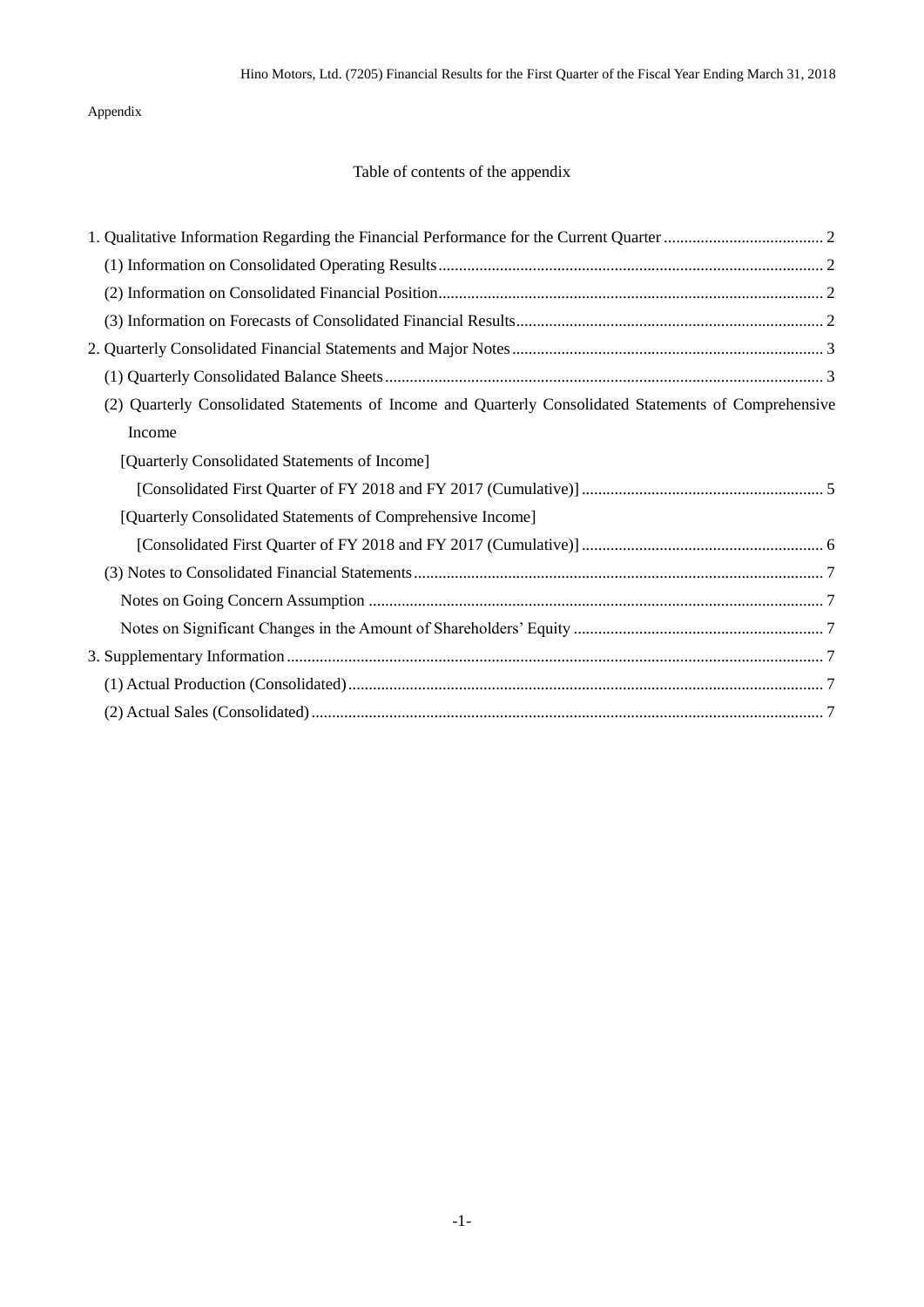## <span id="page-3-1"></span><span id="page-3-0"></span>**1. Qualitative Information Regarding the Financial Performance for the Current Quarter (1) Information on Consolidated Operating Results**

As for the Japanese domestic truck market during the current first quarter (three months), the total demand for heavy- and medium-duty trucks decreased to 18.8 thousand units by 1.1 thousand units (-5.5%) compared to the same quarter in the previous year, mainly because the demand in the field of construction decreased compared to the previous year. Total demand for light-duty truck decreased to 21.0 thousand units by 0.3 thousand units (-1.6%) compared to the same quarter in the previous year.

As for Japanese domestic sales, the total sales volume of trucks and buses decreased to 13.3 thousand units by 0.9 thousand units (-6.5%) compared to the same quarter in the previous year.

As for overseas sales, thanks to the favorable sales in North America, Asia, etc., sales volume increased to 25.3 thousand units by 0.4 thousand units (1.8%) compared to the same quarter in the previous year.

As a result of the above, total unit sales of Hino Brand trucks and buses decreased to 38.6 thousand units by 0.5 thousand units (-1.3%) compared to the same quarter in the previous year.

As for the volume of sales to Toyota Motor Corporation, mainly because the sales of SUV increased, total sales volume increased to 33.1 thousand units by 0.8 thousand units (2.6%) compared to the same quarter in the previous year.

As a result of the above, net sales in the current first quarter were ¥393,334 million, which is an increase of ¥11,801 million (3.1%) as compared to the same quarter in the previous year. As for profit and loss, due mainly to an increase in the overseas unit sales, operating income was ¥16,059 million which is an increase of ¥1,178 million (7.9%) compared to the same quarter in the previous year, ordinary income was ¥17,002 million which is an increase of ¥3,749 million (28.3%) compared to the same quarter in the previous year, and profit attributable to owners of parent was ¥12,323 million which is an increase of ¥2,662 million (27.6%) compared to the same quarter in the previous year.

#### <span id="page-3-2"></span>**(2) Information on Consolidated Financial Position**

Total assets at the end of the first quarter decreased by ¥21,412 million to ¥1,170,972 million compared to the end of the previous fiscal year. This is mainly because notes and accounts receivable - trade decreased by ¥45,956 million, although inventories increased by ¥25,860 million.

Liabilities decreased by ¥26,735 million to ¥652,736 million compared to the end of the previous fiscal year. This is mainly because interest-bearing debt decreased by ¥15,470 million and notes and accounts payable - trade decreased by ¥11,584 million.

Net assets increased by ¥5,322 million to ¥518,236 million compared to the end of the previous fiscal year. This is mainly because profit attributable to owners of parent of ¥12,323 million was recorded, although dividends from retained earnings of ¥8,607 million were paid.

#### <span id="page-3-3"></span>**(3) Information on Forecasts of Consolidated Financial Results**

Not changed from the previous announcement (Apr. 27, 2017).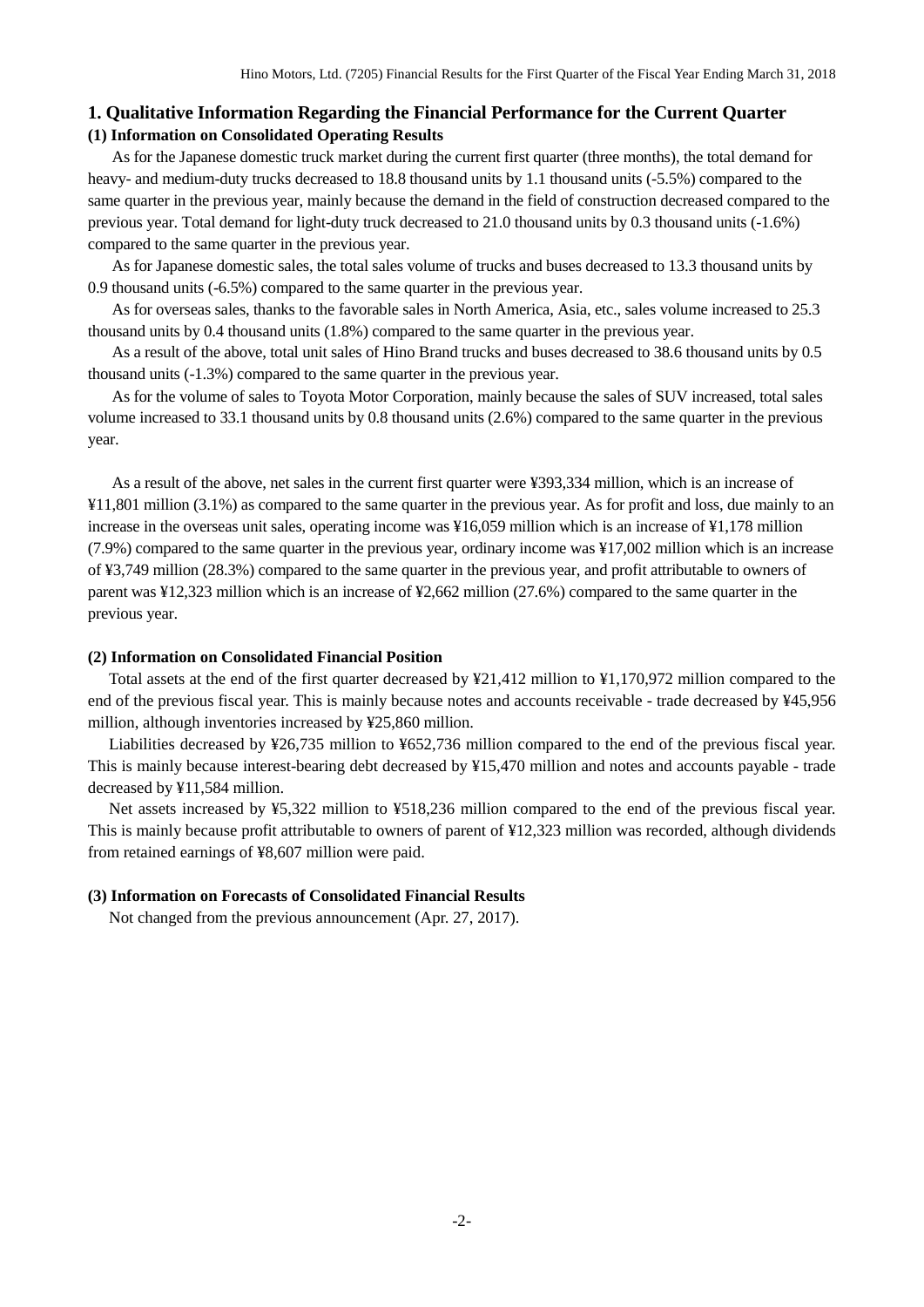# <span id="page-4-0"></span>**2. Quarterly Consolidated Financial Statements and Major Notes**

# <span id="page-4-1"></span>**(1) Quarterly Consolidated Balance Sheets**

|                                            |                        | (Millions of yen)        |
|--------------------------------------------|------------------------|--------------------------|
|                                            | FY 2017                | First Quarter of FY 2018 |
|                                            | (As of March 31, 2017) | (As of June 30, 2017)    |
| Assets                                     |                        |                          |
| <b>Current assets</b>                      |                        |                          |
| Cash and deposits                          | 32,145                 | 29,488                   |
| Notes and accounts receivable - trade      | 315,221                | 269,265                  |
| Merchandise and finished goods             | 136,841                | 163,433                  |
| Work in process                            | 32,454                 | 34,547                   |
| Raw materials and supplies                 | 34,302                 | 31,478                   |
| Other                                      | 70,523                 | 73,744                   |
| Allowance for doubtful accounts            | (3, 433)               | (3,381)                  |
| Total current assets                       | 618,056                | 598,577                  |
| Non-current assets                         |                        |                          |
| Property, plant and equipment              |                        |                          |
| Buildings and structures, net              | 143,964                | 142,868                  |
| Machinery, equipment and vehicles, net     | 117,933                | 117,901                  |
| Land                                       | 115,122                | 117,226                  |
| Other                                      | 48,055                 | 42,751                   |
| Total property, plant and equipment        | 425,076                | 420,747                  |
| Intangible assets                          | 21,210                 | 20,152                   |
| Investments and other assets               |                        |                          |
| Investment securities                      | 111,230                | 115,406                  |
| Other                                      | 19,578                 | 18,896                   |
| Allowance for doubtful accounts            | (2,766)                | (2,808)                  |
| Total investments and other assets         | 128,042                | 131,494                  |
| Total non-current assets                   | 574,328                | 572,395                  |
| <b>Total</b> assets                        | 1,192,385              | 1,170,972                |
| Liabilities                                |                        |                          |
| <b>Current liabilities</b>                 |                        |                          |
| Notes and accounts payable - trade         | 265,306                | 253,721                  |
| Short-term loans payable                   | 85,468                 | 105,740                  |
| Commercial papers                          | 59,000                 | 23,000                   |
| Current portion of long-term loans payable | 11,204                 | 10,012                   |
| Income taxes payable                       | 6,725                  | 6,116                    |
| Provision for product warranties           | 34,278                 | 36,835                   |
| Other provision                            | 6,845                  | 8,834                    |
| Other                                      | 92,308                 | 88,106                   |
| Total current liabilities                  | 561,136                | 532,366                  |
| Non-current liabilities                    |                        |                          |
|                                            | 18,063                 | 19,512                   |
| Long-term loans payable                    |                        |                          |
| Net defined benefit liability              | 58,183                 | 58,153                   |
| Other provision                            | 1,928                  | 1,695                    |
| Other                                      | 40,160                 | 41,007                   |
| Total non-current liabilities              | 118,335                | 120,369                  |
| <b>Total liabilities</b>                   | 679,471                | 652,736                  |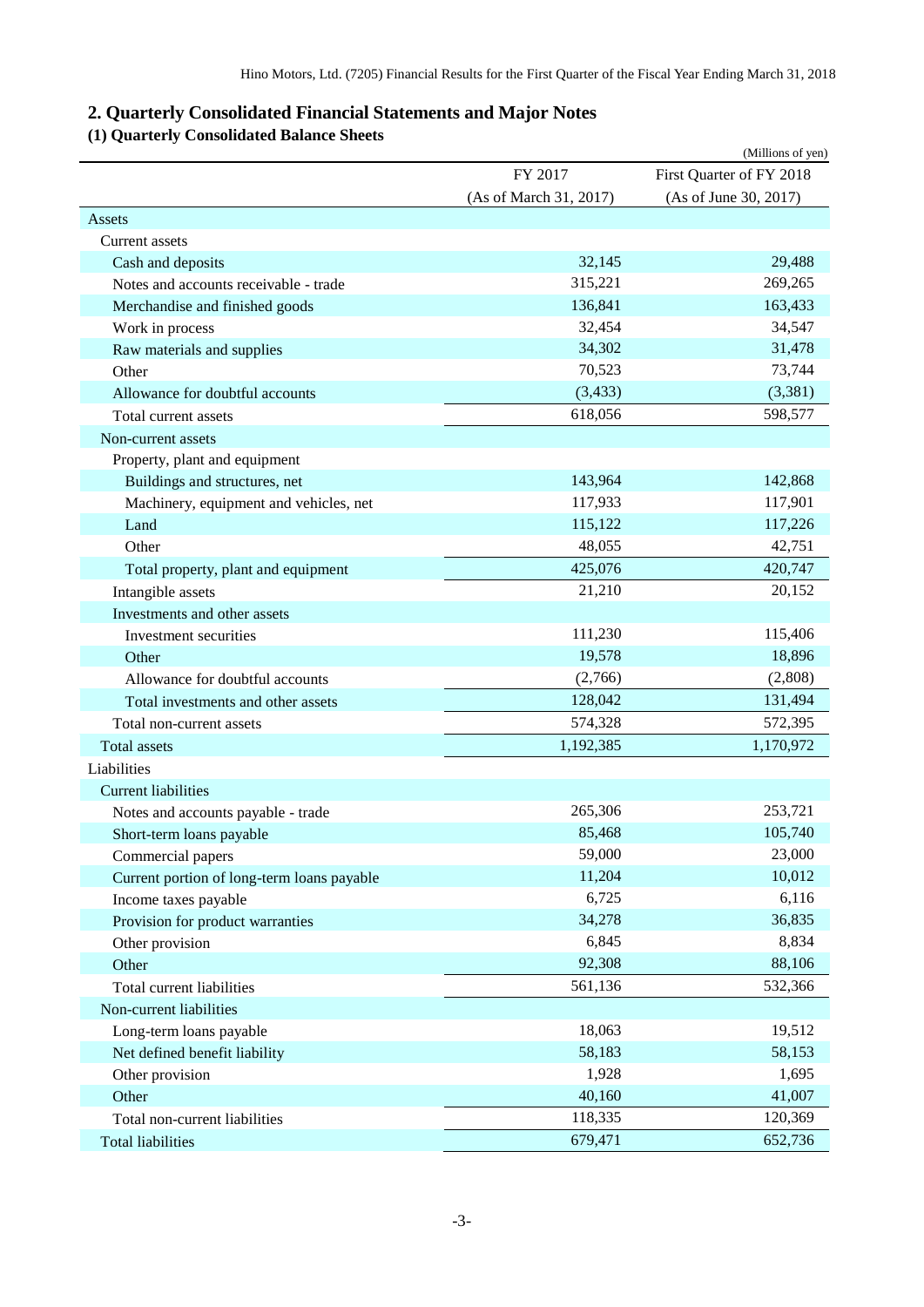|                                                       |                        | (Millions of yen)        |
|-------------------------------------------------------|------------------------|--------------------------|
|                                                       | FY 2017                | First Quarter of FY 2018 |
|                                                       | (As of March 31, 2017) | (As of June 30, 2017)    |
| Net assets                                            |                        |                          |
| Shareholders' equity                                  |                        |                          |
| Capital stock                                         | 72,717                 | 72,717                   |
| Capital surplus                                       | 66,129                 | 66,135                   |
| Retained earnings                                     | 302,781                | 306,420                  |
| Treasury shares                                       | (330)                  | (316)                    |
| Total shareholders' equity                            | 441,297                | 444,956                  |
| Accumulated other comprehensive income                |                        |                          |
| Valuation difference on available-for-sale securities | 40,774                 | 43,627                   |
| Deferred gains or losses on hedges                    | (13)                   | (106)                    |
| Revaluation reserve for land                          | 2,318                  | 2,318                    |
| Foreign currency translation adjustment               | (7, 232)               | (7, 283)                 |
| Remeasurements of defined benefit plans               | (11, 855)              | (11, 553)                |
| Total accumulated other comprehensive income          | 23,992                 | 27,003                   |
| Subscription rights to shares                         | 53                     | 47                       |
| Non-controlling interests                             | 47,570                 | 46,228                   |
| Total net assets                                      | 512,913                | 518,236                  |
| Total liabilities and net assets                      | 1,192,385              | 1,170,972                |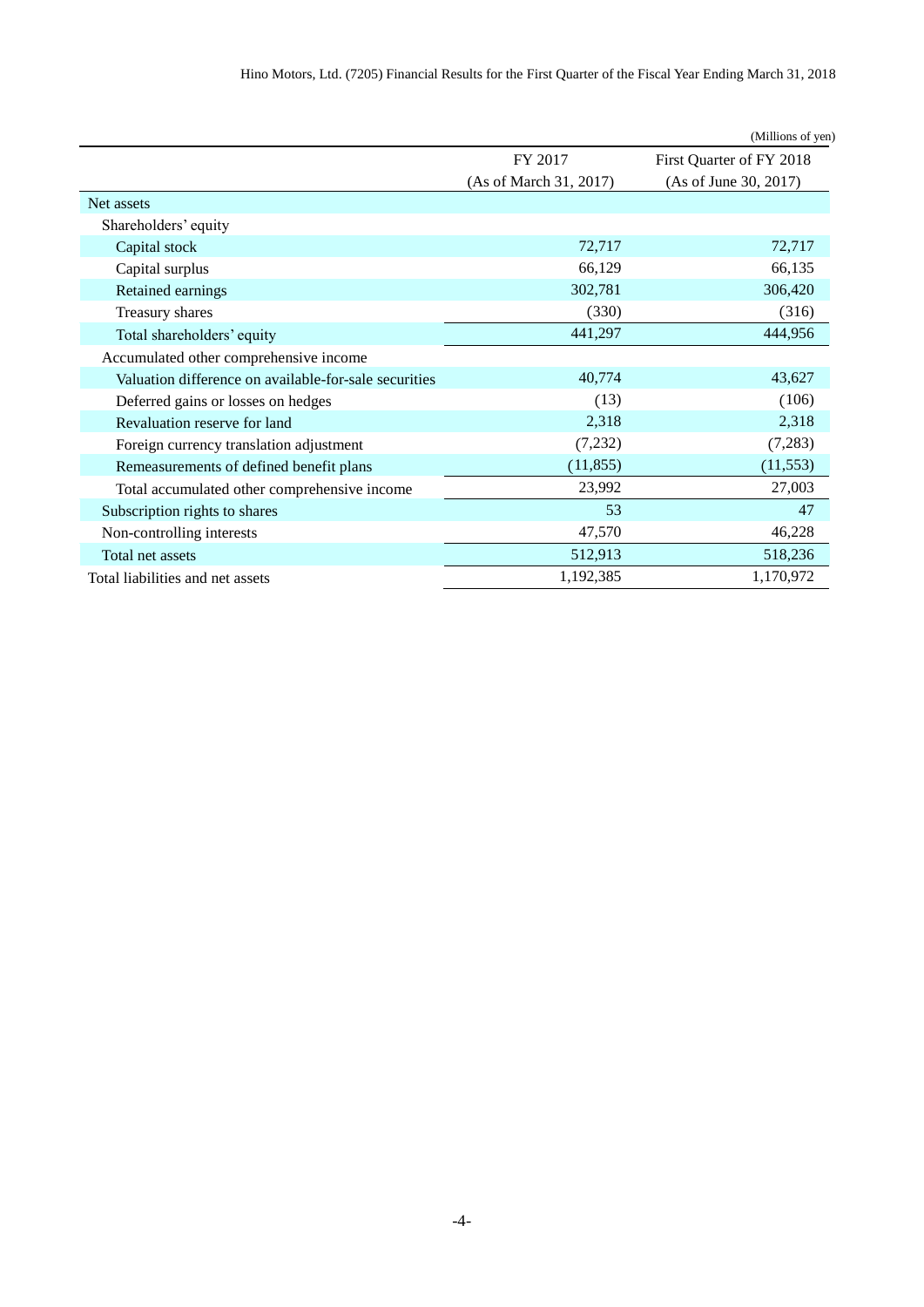## <span id="page-6-0"></span>**(2) Quarterly Consolidated Statements of Income and Quarterly Consolidated Statements of Comprehensive Income**

<span id="page-6-1"></span>[Quarterly Consolidated Statements of Income]

<span id="page-6-2"></span>[Consolidated First Quarter of FY 2018 and FY 2017 (Cumulative)]

|                                                               |                          | (Millions of yen)        |
|---------------------------------------------------------------|--------------------------|--------------------------|
|                                                               | First Quarter of FY 2017 | First Quarter of FY 2018 |
|                                                               | (From April 1, 2016      | (From April 1, 2017      |
|                                                               | to June 30, 2016)        | to June 30, 2017)        |
| Net sales                                                     | 381,532                  | 393,334                  |
| Cost of sales                                                 | 318,358                  | 324,699                  |
| Gross profit                                                  | 63,174                   | 68,634                   |
| Selling, general and administrative expenses                  |                          |                          |
| Salary and allowances                                         | 11,192                   | 11,699                   |
| Provision for bonuses                                         | 1,404                    | 1,419                    |
| Retirement benefit expenses                                   | 820                      | 815                      |
| Other                                                         | 34,876                   | 38,641                   |
| Total selling, general and administrative expenses            | 48,293                   | 52,575                   |
| Operating income                                              | 14,881                   | 16,059                   |
| Non-operating income                                          |                          |                          |
| Interest income                                               | 243                      | 317                      |
| Dividend income                                               | 660                      | 770                      |
| Foreign exchange gains                                        |                          | 396                      |
| Share of profit of entities accounted for using equity method | 96                       | 377                      |
| Miscellaneous income                                          | 779                      | 696                      |
| Total non-operating income                                    | 1,780                    | 2,558                    |
| Non-operating expenses                                        |                          |                          |
| Interest expenses                                             | 1,170                    | 1,208                    |
| Foreign exchange losses                                       | 1,712                    |                          |
| Miscellaneous expenses                                        | 525                      | 406                      |
| Total non-operating expenses                                  | 3,408                    | 1,615                    |
| Ordinary income                                               | 13,253                   | 17,002                   |
| Extraordinary income                                          |                          |                          |
| Gain on sales of non-current assets                           | 36                       | 53                       |
| Gain on sales of investment securities                        |                          | 2,605                    |
| Other                                                         | 36                       | 1                        |
| Total extraordinary income                                    | 72                       | 2,660                    |
| <b>Extraordinary losses</b>                                   |                          |                          |
| Loss on sales and retirement of non-current assets            | 55                       | 85                       |
| Other                                                         | 125                      | 16                       |
| Total extraordinary losses                                    | 180                      | 102                      |
| Profit before income taxes                                    | 13,145                   | 19,561                   |
| Income taxes-current                                          | 3,657                    | 7,490                    |
| Income taxes-deferred                                         | (1,702)                  | (1, 333)                 |
| Total income taxes                                            | 1,954                    | 6,157                    |
| Profit                                                        | 11,190                   | 13,404                   |
| Profit attributable to non-controlling interests              | 1,530                    | 1,081                    |
| Profit attributable to owners of parent                       | 9,660                    | 12,323                   |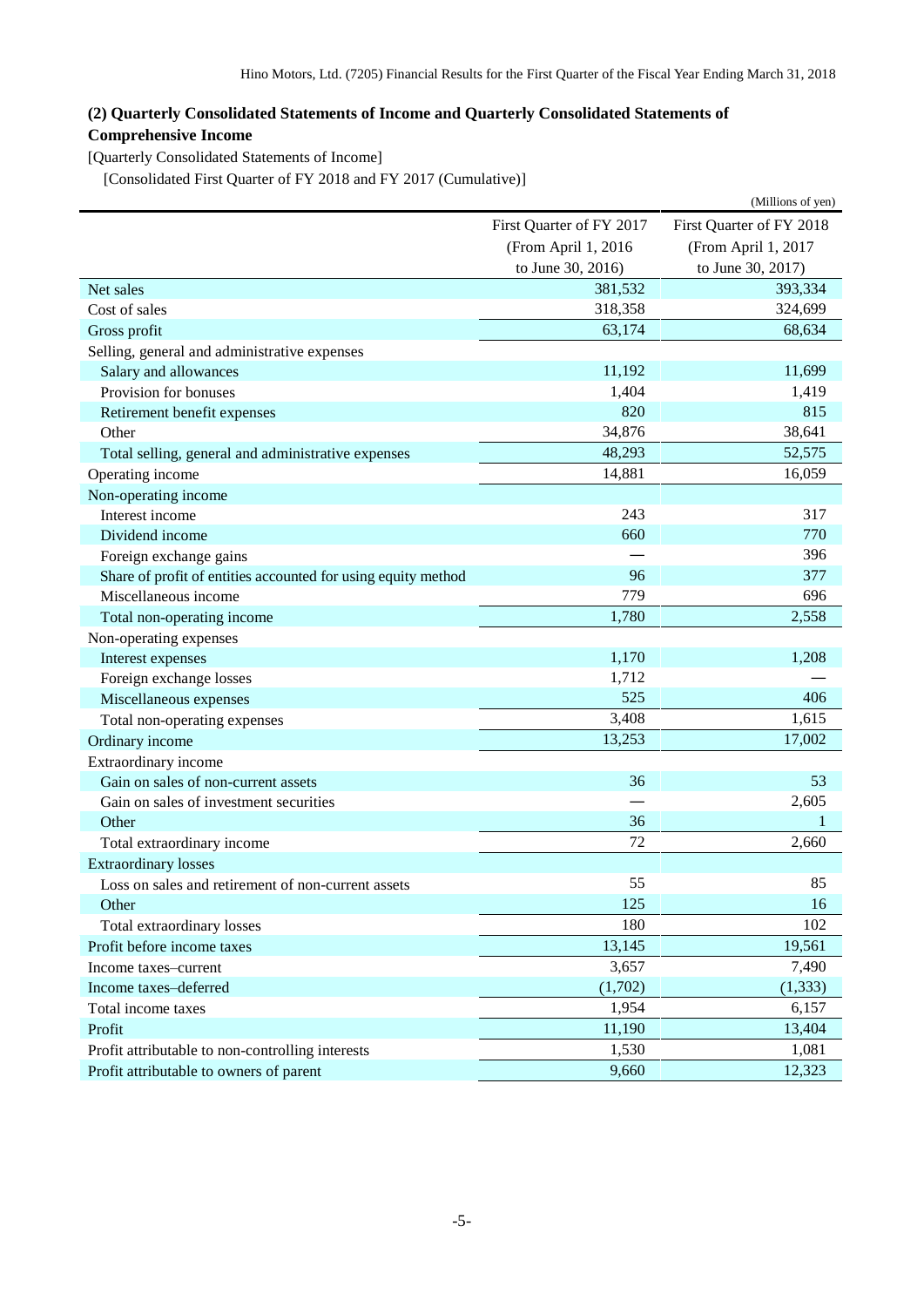<span id="page-7-0"></span>[Quarterly Consolidated Statements of Comprehensive Income]

<span id="page-7-1"></span>[Consolidated First Quarter of FY 2018 and FY 2017 (Cumulative)]

|                                                       |                          | (Millions of yen)        |
|-------------------------------------------------------|--------------------------|--------------------------|
|                                                       | First Quarter of FY 2017 | First Quarter of FY 2018 |
|                                                       | (From April 1, 2016)     | (From April 1, 2017      |
|                                                       | to June 30, 2016)        | to June 30, 2017)        |
| Profit                                                | 11,190                   | 13,404                   |
| Other comprehensive income                            |                          |                          |
| Valuation difference on available-for-sale securities | (5,650)                  | 1,795                    |
| Deferred gains or losses on hedges                    | 126                      | (125)                    |
| Foreign currency translation adjustment               | (10,271)                 | (322)                    |
| Remeasurements of defined benefit plans               | 299                      | 289                      |
| Share of other comprehensive income of entities       |                          |                          |
| accounted for using equity method                     | (1,510)                  | 1,120                    |
| Total other comprehensive income                      | (17,006)                 | 2,757                    |
| Comprehensive income                                  | (5,815)                  | 16,161                   |
| (Comprehensive income attributable to)                |                          |                          |
| Comprehensive income attributable to owners of        |                          |                          |
| parent                                                | (4,574)                  | 15,334                   |
| Comprehensive income attributable to                  |                          |                          |
| non-controlling interests                             | (1,241)                  | 827                      |